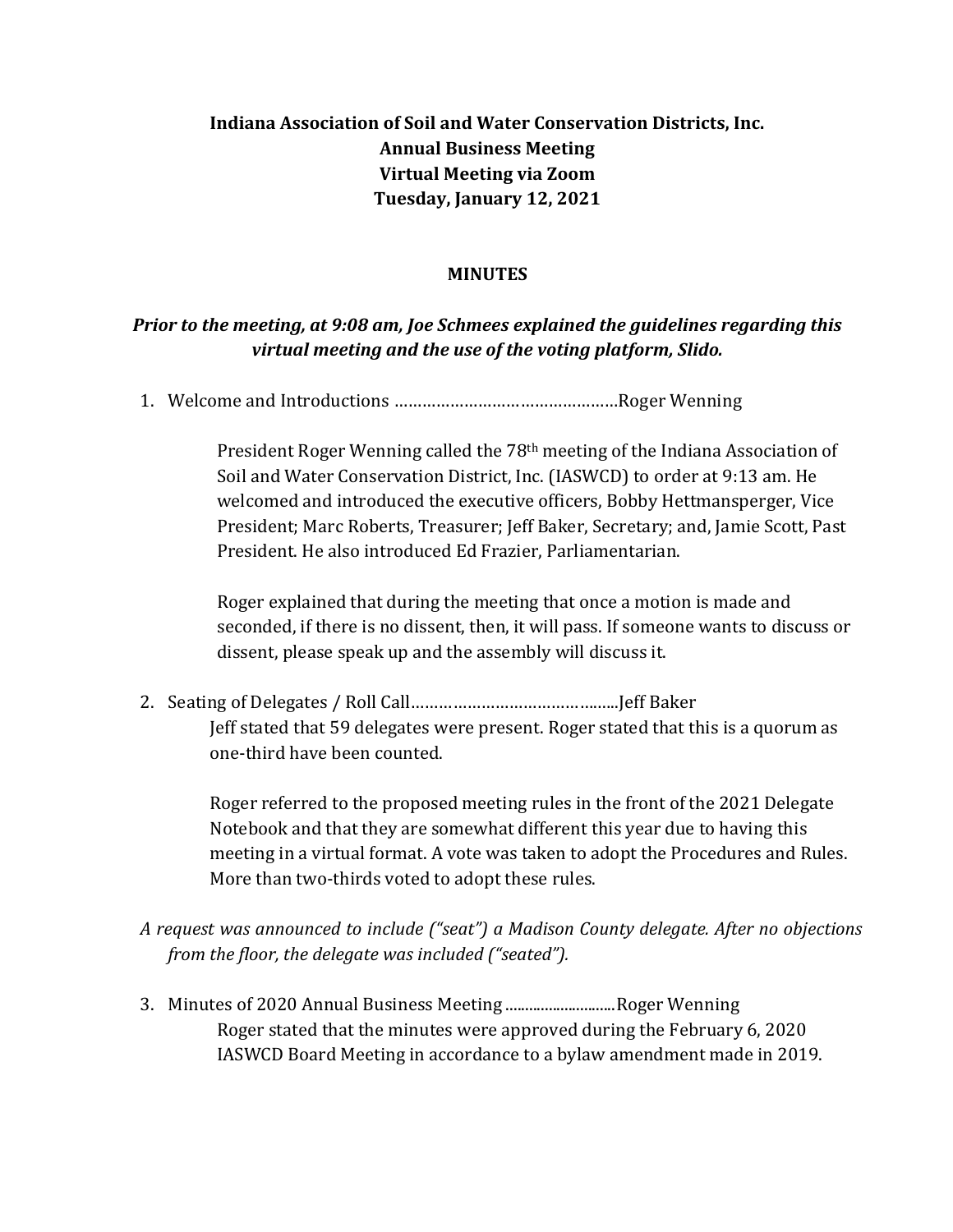4. Treasurer's Report...........................................................................Marc Roberts

Treasurer Marc Roberts welcomed everyone. Marc briefly explained the new Urban Conservation Agreement with a CWI grant to help provide match as well as districts. Marc thanked the districts who were able to step up and support this program. Marc further stated that all but two counties paid IASWCD annual dues; that expenditures are holding steady and that you could find the 2021 proposed budget in the Delegate Notebook.

President Roger Wenning stated that the **Treasurer's report would be filed.**

5. Audit Committee Report................................................................Marc Roberts Marc stated that a third party audit, which was required based on expenditures, resulted in no misreprentations in the 2019 or 2020 IASWCD financial records. Marc also stated that the 2020 third party audit will be substituted for the annual internal IASWCD audit.

All reports have been submitted to the Federal Audit Clearinghouse as required.

Acceptance of the Audit Committee Report was presented by Roger Wenning. No dissent was presented, so the report was passed by consent.

6. Budget Committee Report.............................................................Marc Roberts Move for adoption of 2021 budget as printed in the Delegate Notebook was moved and seconded. No discussion from the floor was presented after requested.

> The vote to adopt the proposed 2021 budget was unanimous in favor of, with no opposition.

- 7. Resolutions…………………………………………………………………Bobby Hettmansperger President Roger Wenning reminded the assembly that each person may speak twice to each motion and for a maximum of three minutes each time. Speaking a second time may happen after everyone has had a chance to speak the first time. Please speak by unmuting yourself on your device. Vice President Bobby Hettmansperger read the three resolutions and President Roger Wenning asked for discussion and called for a vote after each resolution was read.
	- 1. Resolution Title: Supervisor Per Diem
		- o Submitted by: Elkhart County SWCD
		- o Bobby read the resolution title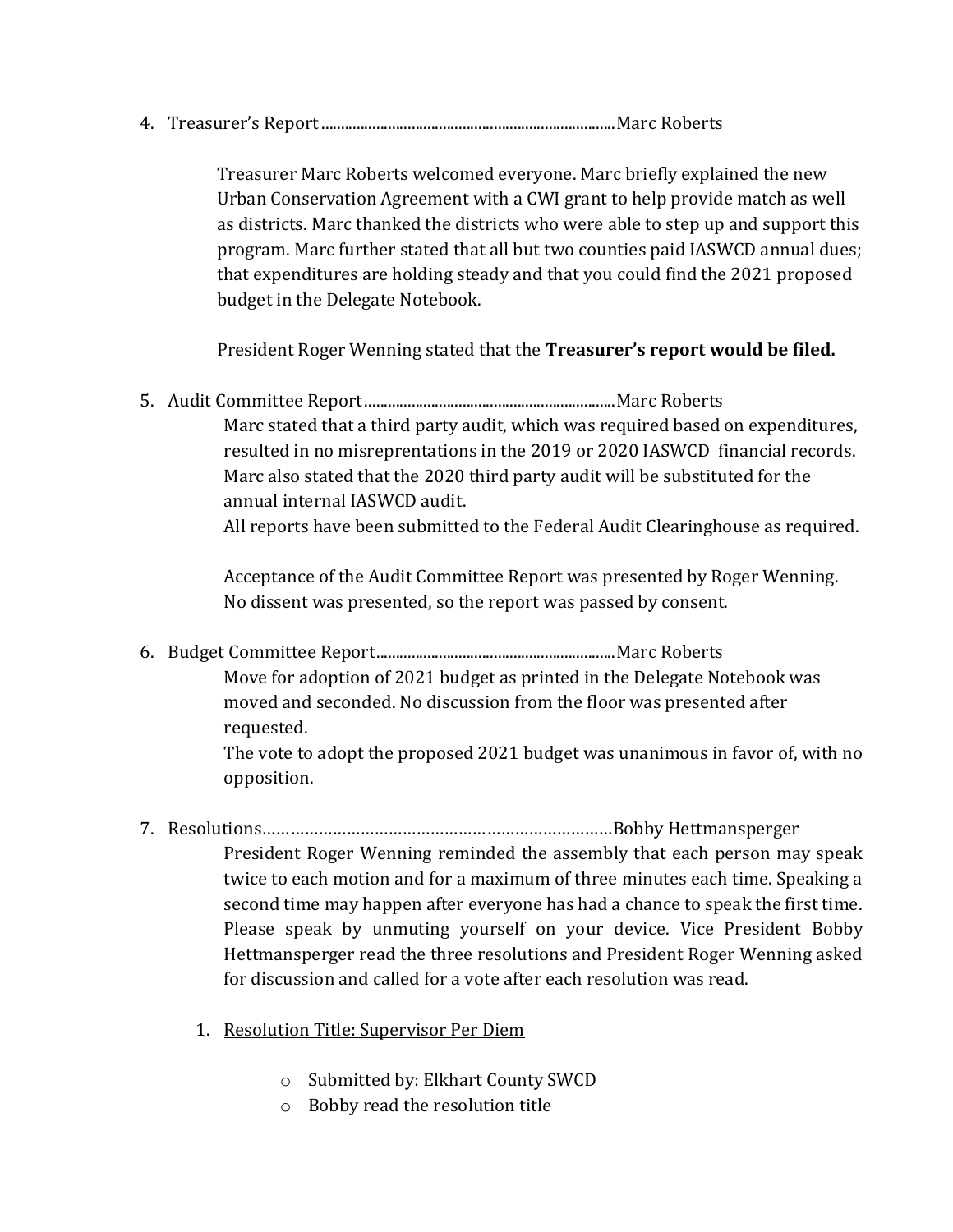- o Discussion from assembly
	- Owen County explained that supervisors would potentially be voting on funds that they receive and they are concerned about this possible conflict of interest.
	- Joe Schmees clarified that the per diem change would have to be voted on by legislators.
	- Vote was taken: 63 votes received; 57% yes; 43% no
	- **Resolution adopted**
- *2.* Resolution Title: Annual Meetings Options for 2020 and Beyond
	- o Submitted by: Noble County SWCD
	- o Bobby read the resolution title and description submitted
	- o Discussion from assembly:
		- Brad Ponsler, Jennings County asked that if this is passed, will we need to go to the legislator to complete this?
		- Roger stated he did not know the answer to this question.
		- Joe Schmees stated we would have to look at change in code. Joe stated that he had talked to Katie Nelson and Jordan Seger, ISDA. They mentioned that we would have to look at all options or change code. Want to look at ways to get accomplished without changing code; look at short term without code change; look at long term to see if code changes are needed.
	- o Andy Ambriole, Huntington County stated that they think this is unnecessary; several counties planning virtual; other states do not have annual meeting requirements and their programs are not good; we have options other than doing away with annual meeting requirement;
	- o Ed Frazier stated that this might require by-law change.
	- o Joe Schmees addressed Ed's statement stating that this is state law not IASWCD by-laws
	- o Cathy Becker, Wayne County, wanted clarification on what the resolution is asking;
	- o Roger re-read the resolution
	- o Ryan from Noble County stated that they are wanting alternative options; want to continue in-person meetings, but want other options for times when the county doesn't allow in-person;
	- o Stacey McGinnis, Noble County, stated that finding a location has been difficult; need options on what we can legally do and not do; need stronger guidance for future;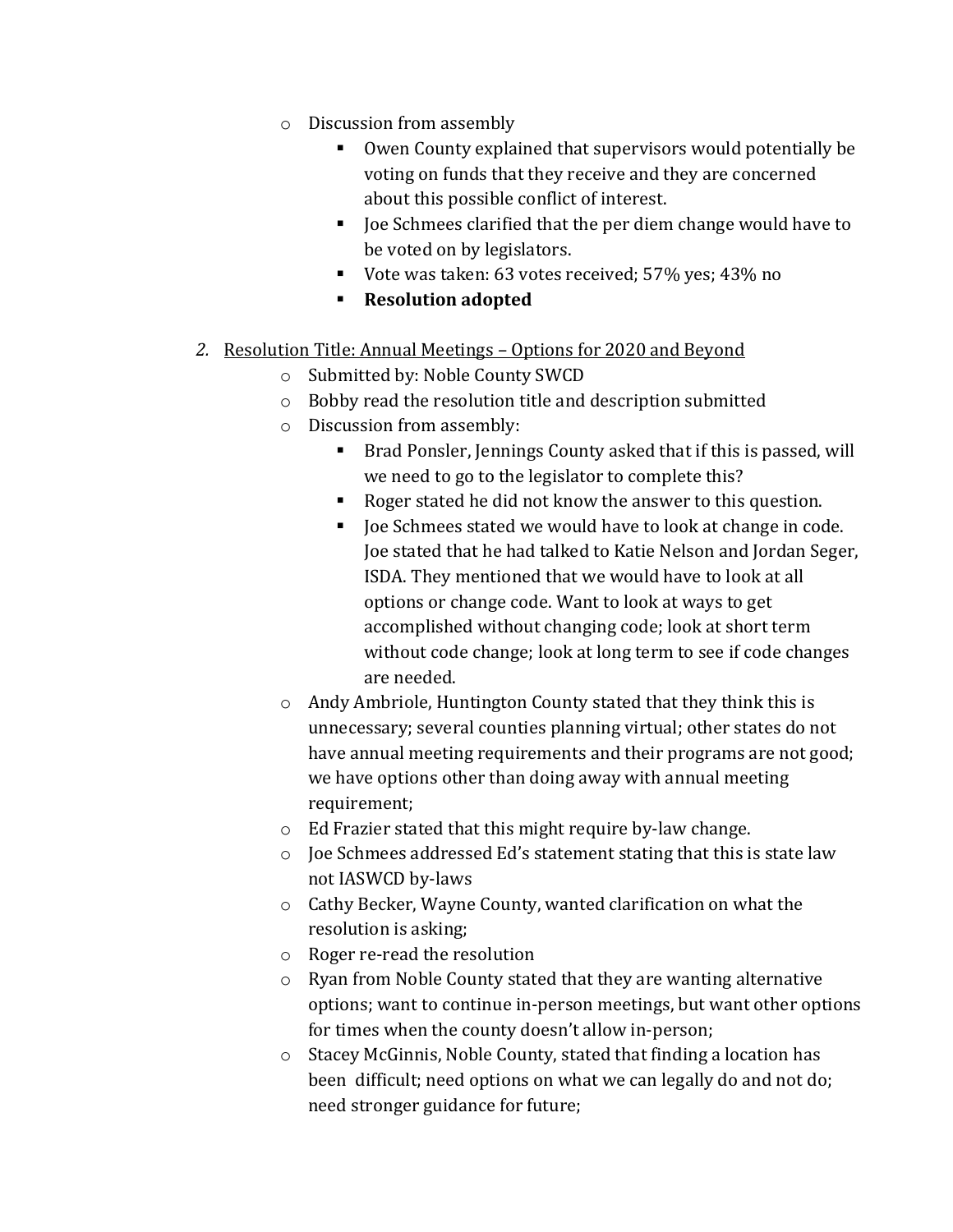- o Joe Schmees mentioned public access laws and voting make this issue a little more complicated
- o Cathy Becker, Wayne County, read a text message from Tara Henry (ISDA) stating that virtual annual meetings are permissible this year for districts;
- o No other comments were made
- o Roger proceeded to the vote
- o 65 votes were made; 83% yes (in favor) and 17% no
- o **Resolution adopted**

Roger Wenning asked for additional resolutions from the floor. There were none.

8. Nominating Committee Report...................................................Jamie Scott A list of nominees was announced by Past President Jamie Scott.

**Slate of Officers was as follows:**

- **For President: Bobby Hettmansperger, Wabash County**
- **For Vice President: Jeff Baker, Warrick County**
- **For Secretary: Marc Roberts, Montgomery County**
- **For Treasurer: Sarah Delbecq, Dekalb County**

Roger Wenning reiterated the nominees and asked for nominations from the floor. No additional nominations were presented and nominations were closed.

Each candidate briefly addressed the delegates:

■ Bobby Hettmansperger – wished everyone a good morning and stated that he is pleased with participation we have had with this conference. He stated that being on the board has been an incredible learning experience and he has been on the board for a few years now. He has enjoyed learning from past presidents and wants to continue the experience in leadership. He stated he is honored to have this opportunity.

*A request was announced to include ("seat") Matt Mace, the Clay County delegate. After no objections from the floor, the delegate was included ("seated").* 

> **F** Jeff Baker, Warrick County stated that IASWCD has a great front office and great board. He has enjoyed the opportunity to serve here and work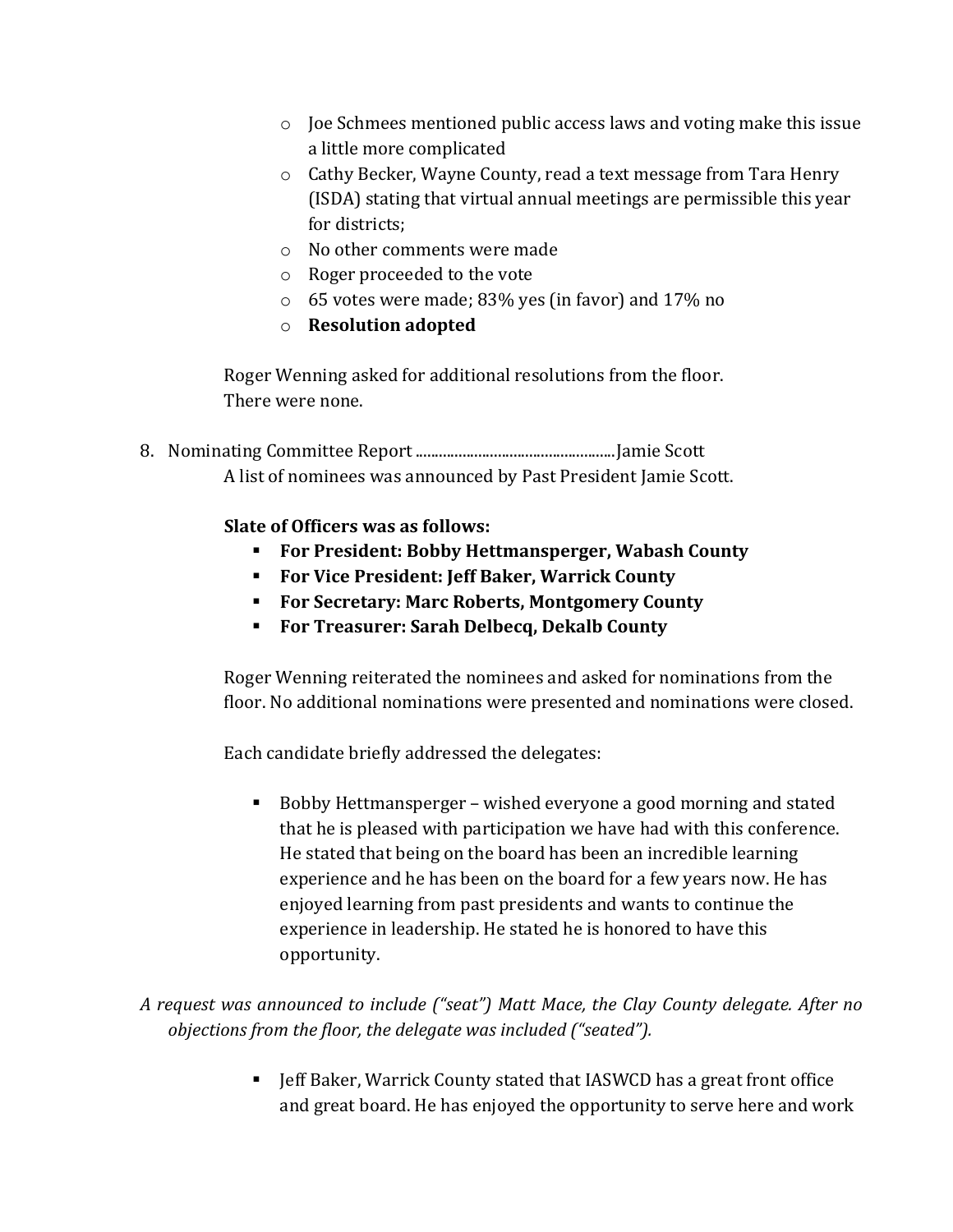on conservation and soil health. He appreciates the nomination and will do his best.

- Marc Roberts stated he is thankful for the nomination and wanted to thank office staff and board as they are such a pleasure to work with.
- Sarah Delbecq introduced herself as a Dekalb county, supervisor; farm owner; asst region director for N-NE working alongside Stan Moore; and, thanked everyone for the nomination.
- A motion was made by Logan Springstun and seconded by Jewel Wise to vote on the full slate.
- Full slate was voted upon via the program Slido.
- While voting, Roger thanked everyone for being president and working with the full board.
- Voting results for full Officer slate: 64 voted total; 100% voted yes, in favor
- 9. Executive Director's Report..........................................................Joe Schmees

Joe Schmees, Executive Director of IASWCD, addressed the assembly regarding the following annual highlights:

- o He addressed this difficult year in testing us due to the pandemic.
- o Please thank Amy Work for another great conference.
- o Thank CMCGlobal for gracefully embracing us through the transition to this new virtual format
- o Thank CCSI staff as they have really been on forefront of adopting meetings to virtual format; reached out to districts to change to virtual.
- $\circ$  Executive director for 2  $\frac{1}{2}$  years now.
- o Board had retreat for a few days in February 2020.
- o Board affirmed that IASWCD is here to serve its member districts.
- o Got topic of invasives in front of rural caucas in 2020 to study topic
- o Organized staff and supervisor visits with legislators
- o Legislator training provided for districts
- o Hope to provide virtual opportunities to meet with legislators
- o Adapted virtual board meetings
- o Adapted region meetings to virtual
- o Weekly Lunch 'n Learn October training series was provided for districts
- o December legislative trainings were provided
- o Recorded trainings available on website for viewing
- o Urban Soil Health Conservation program new; several districts supported; CWI funding secured; program started
- o Thank you to districts for support of this Urban Soil Health program